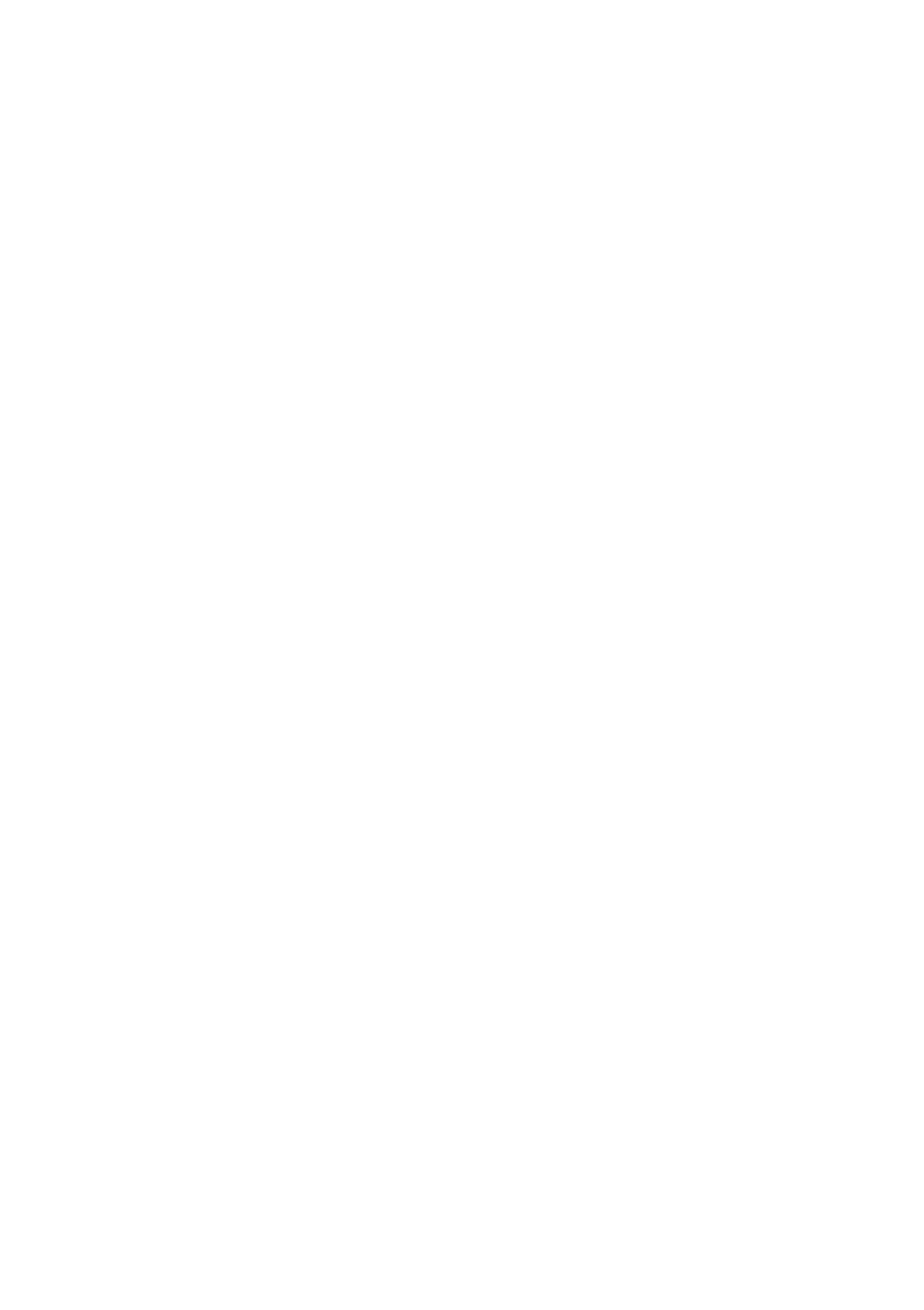# About Us

The Cambridge and Peterborough Rape Crisis Partnership (CAPRCP) is made up of two independent dedicated specialist sexual violence organisations; Cambridge Rape Crisis Centre (CRCC) and Peterborough Rape Crisis Care Group (PRCCG). The partnership has over 30 years'experience in the design and delivery of specialist support services to survivors of rape and sexual abuse, regardless of when the abuse happened.

Our core purpose is to alleviate the psychological and emotional trauma that affects survivors of sexual violence. We aim to assist them to overcome both the short and long-term effects of sexual violence whilst they work to regain control of their lives and make positive decisions about their future.

The principles of being confidential, non-directional (letting you make your own choices) and non-judgemental underpin all our services. We believe that survivors are experts in their own healing, which is why receiving your feedback on our services is so important to us.

# Our Advocacy Service

CAPRCP offers practical information and advocacy support for survivors of sexual violence through its Independent Sexual Violence Advocate (ISVA) service. The adult ISVA service works with people aged 19 and over and the Children and Young People's ISVA (ChISVA) supports survivors aged 18 and under, and their families where appropriate.

ISVAs offer practical and emotional support to anyone who has been raped or sexually assaulted, recently or in the past, and help you to access other available support services to address both short and long-term needs. They can support you through the criminal justice system, providing information on what happens when you report to the police. You do not have to report to the police to get support from an ISVA. They can help those who are not reporting to access support for their emotional needs as well as help with safety planning.

They will help you understand how the criminal justice process works, such as what will happen if you report to the police, or the importance and process of forensic DNA retrieval.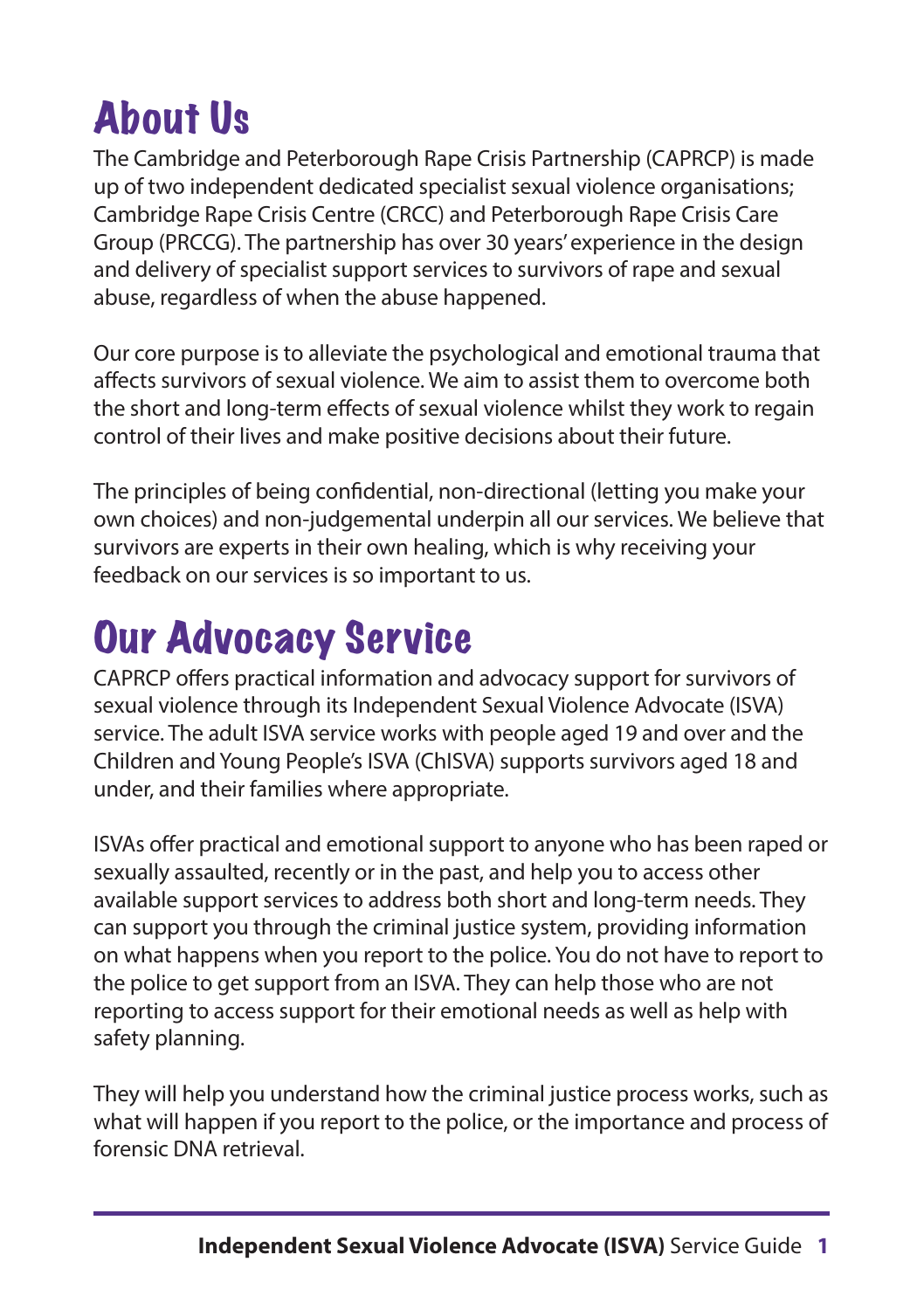CAPRCP's advocacy service is constantly developing, led by what survivors tell us is helpful, and responsive to changing need. We therefore welcome your feedback about our service.

The service is free and confidential, and you do not need to have reported anything to the police to access it.

### SUPPORT AGREEMENT CONFIDENTIALITY

The ISVA service is confidential. Everything you tell us will be kept within the team providing the ISVA service, to make sure you get the best support possible, but we will not provide information about you to other agencies without your explicit consent.

The only instances in which we may be legally obliged to pass information about you to another organisation, even if you do not consent to this, are if:

- **1.** You give us identifying information about a child or vulnerable adult who is currently or imminently at risk of harm.
- **2.** You disclose information that leads us to believe that you or someone else may be at risk of harm.
- **3.** We receive a court order to release your notes.

In cases like these we will only pass on relevant information and will always try to let you know that we need to share information and involve you in discussions about how this is done.

You can see any of our policies by asking the ISVA.

### Initial Assessment

We carry out an assessment of your needs by phone, prior to you being allocated an ISVA, which will help shape your individual support plan. This is a chat that takes around 20-40 minutes and looks at your current situation, what types of support you would find most useful and what areas you most want help with. If the person being referred is under the age of 16, the administrator will also speak to their parent or legal guardian to establish what their main needs are.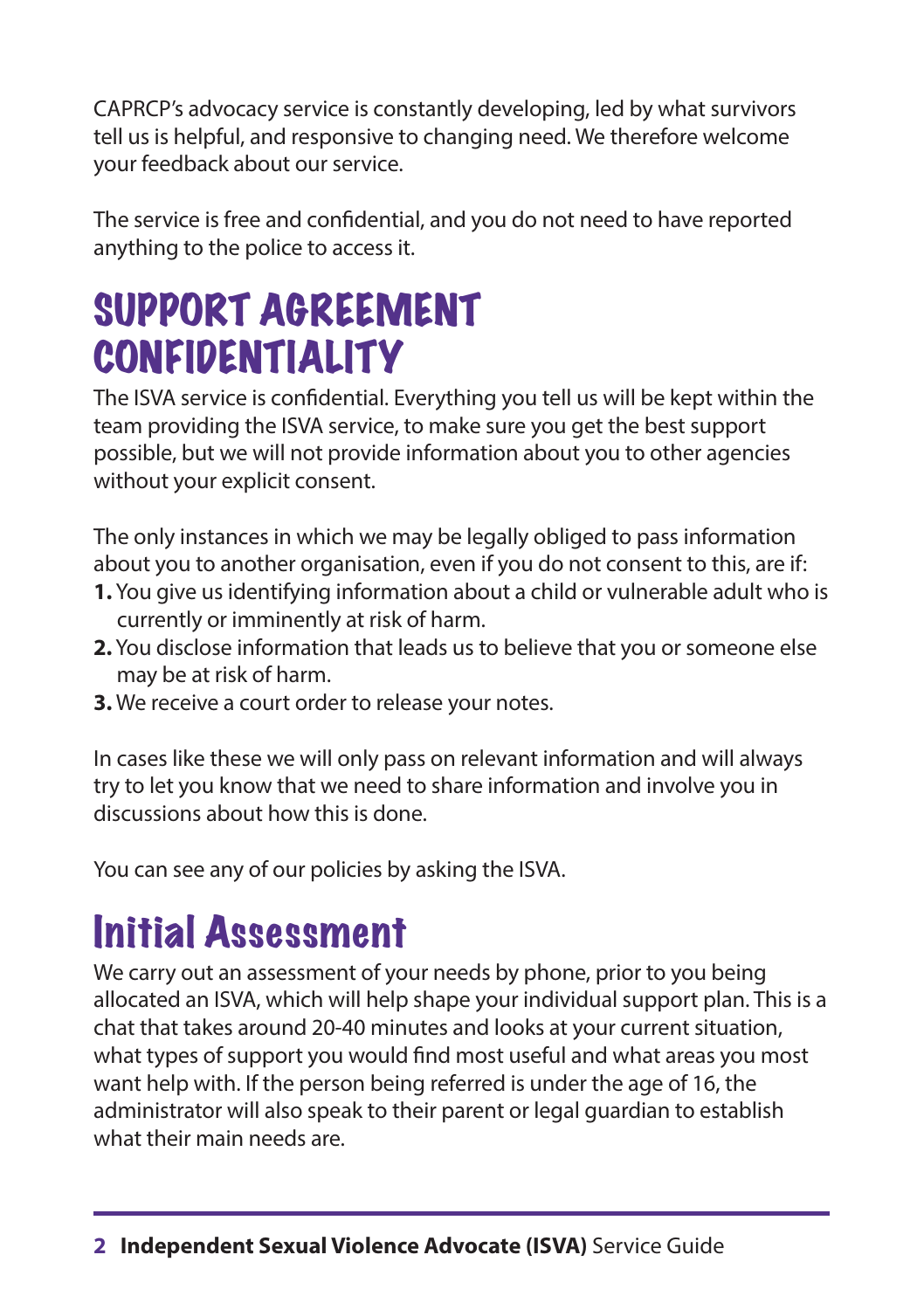This information will help us establish what services might be helpful to you, and if there are any risks to you, for example if there is any ongoing risk from the perpetrator. If so, we will discuss managing risks with you and agree what role we could have in helping you to be safe.

Due to the demands on the service, there can be a small waiting list for both ISVA and ChISVA support. Our administrator will keep in contact with you while you are on the waiting list, so that you can speak to someone about any changes in your circumstances or concerns that you may have.

### Note-taking and data protection

To ensure we are providing you with an open and accountable service, the ISVA will take notes during your meetings and will store these securely on an electronic database. Notes are objective and will factually reflect what is discussed during the meeting.

Your notes will not be shared with anyone else without your permission. In rare cases, your notes may be ordered by a court of law. If, in this case, you were not willing for your notes to be shared, we would consult with Rape Crisis England & Wales and a solicitor.

Notes can be made available to you upon written request at any stage.

### Evidence

If you are currently engaged with the criminal justice system or are considering reporting to the police, it is important to be aware that your account of what has happened to you is considered to be key evidence.

The ISVA will need to take some basic factual details from you about what has happened (as much as you're comfortable sharing in your own words) during the initial meeting. However, if you are reporting to the police, there may be some limits on what you can discuss with your ISVA about what has happened. This will ensure the ISVA service can avoid compromising your evidence.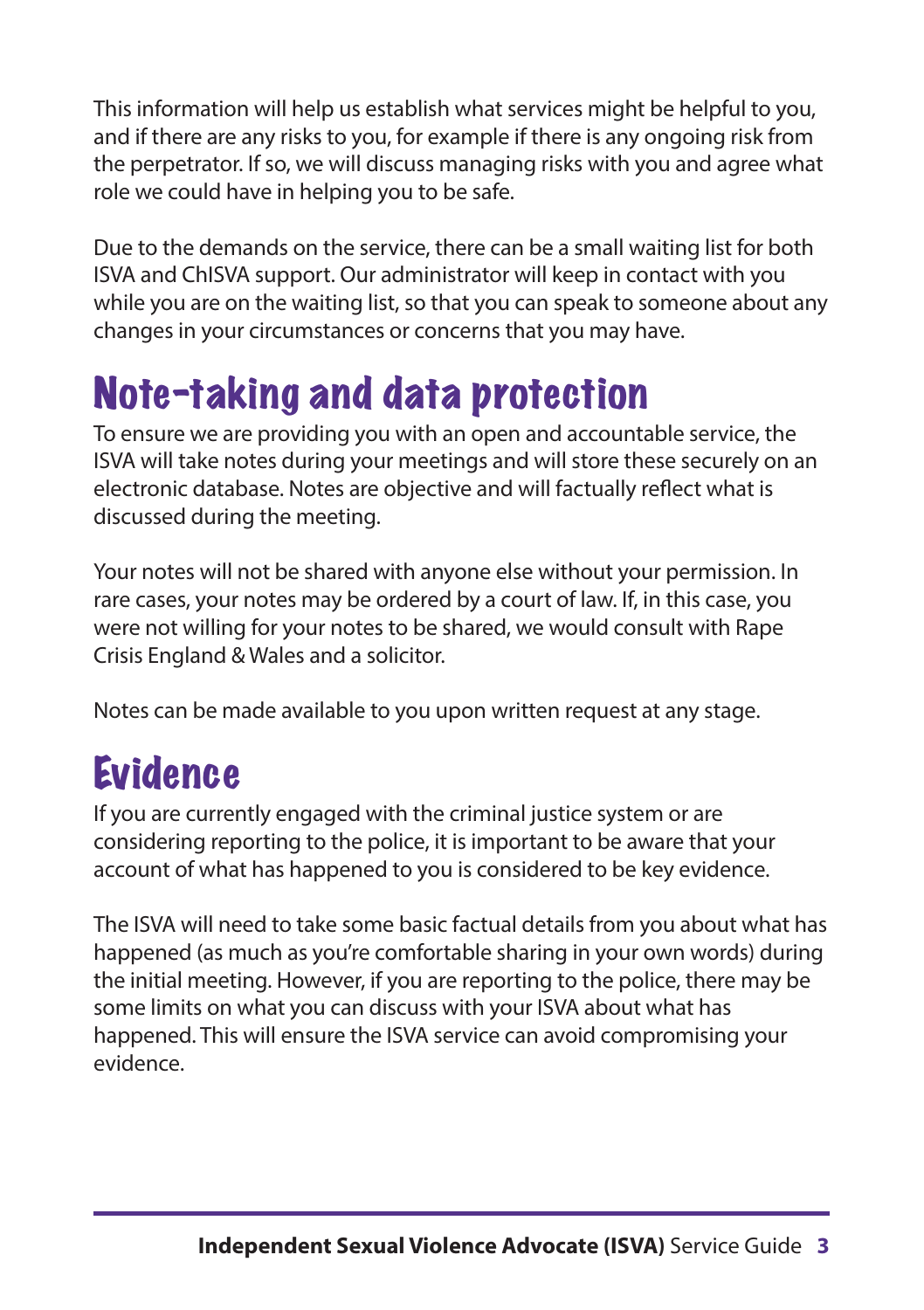# **Appointments**

The frequency and method of contact needed is different for everyone and this is something you can decide with the ISVA. It is important to attend meetings on time and to give as much advance notice as possible if you need to change or cancel an appointment (this applies to both you and the ISVA).

If you arrive at a meeting under the influence of alcohol or illicit drugs, the ISVA will ask you to reschedule the appointment for a time when you're able to attend without using these substances.

# Contacting the ISVA

Contact details will be provided so that you can get in touch with the ISVA between appointments if needed. Please be aware that the ISVA's availability and working hours may vary due to training, external meetings or absences from work.

The ISVA usually works from 9.00am to 5.00pm, Monday to Friday. Meetings and phone calls may be available on appointment outside these hours if needed.

Details of additional support available locally and nationally will be given to you by the ISVA on request.

### Self-harm and Suicide

CAPRCP has a policy on responding to self-harm and suicide. This is available on request.

We understand the reasons why some survivors may self-harm/injure. However, we ask you not to self-harm/injure during support calls or appointments. If the ISVA is of the view that you are self-harming during an appointment, they will ask you to refrain from doing so. If you continue, then the appointment will be brought to a close and if necessary, the emergency services will be called.

Support will be offered at another time.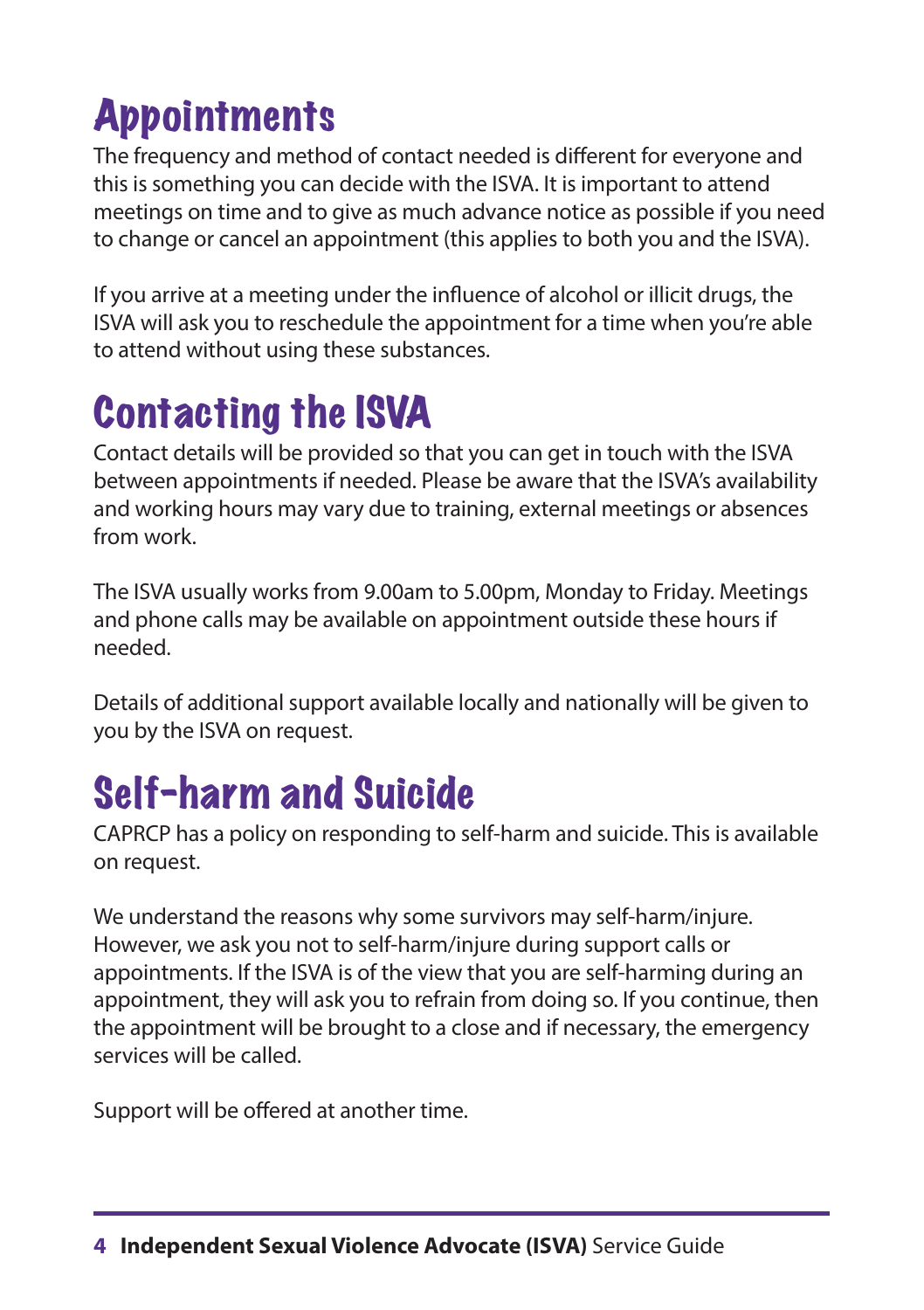We also respect and understand the reasons why women may experience suicidal feelings.

If you threaten or attempt suicide, we will take appropriate action. If you attempt suicide during a face-to-face session, or on the premises where session is taking place, we will call an ambulance with or without your permission. If an ambulance is called, the fact that you are receiving Rape Crisis support will remain confidential, as this ensures that the fact that you are a survivor of sexual violence remains confidential.

### Our commitment to you:

We are fully committed to providing a respectful and accessible service to survivors of sexual violence.

*In order to deliver this service, we will:* 

- Respect your confidentiality in line with our policy
- Value you as a person and treat you with respect
- Not blame you for the sexual violence you have experienced nor judge you because of the behaviour of an abuser or as a result of abuse within your family
- Agree with you what support we can offer
- Be on time for arranged appointments
- Offer you uninterrupted time

*We ask that you:*

- Be respectful to staff and other visitors to our Centres or any place where the support may be taking place
- Let us know if you cannot attend an appointment
- Be on time for arranged appointments
- Not come to appointments if under the influence of drugs or alcohol
- Not self-harm while attending an advocacy session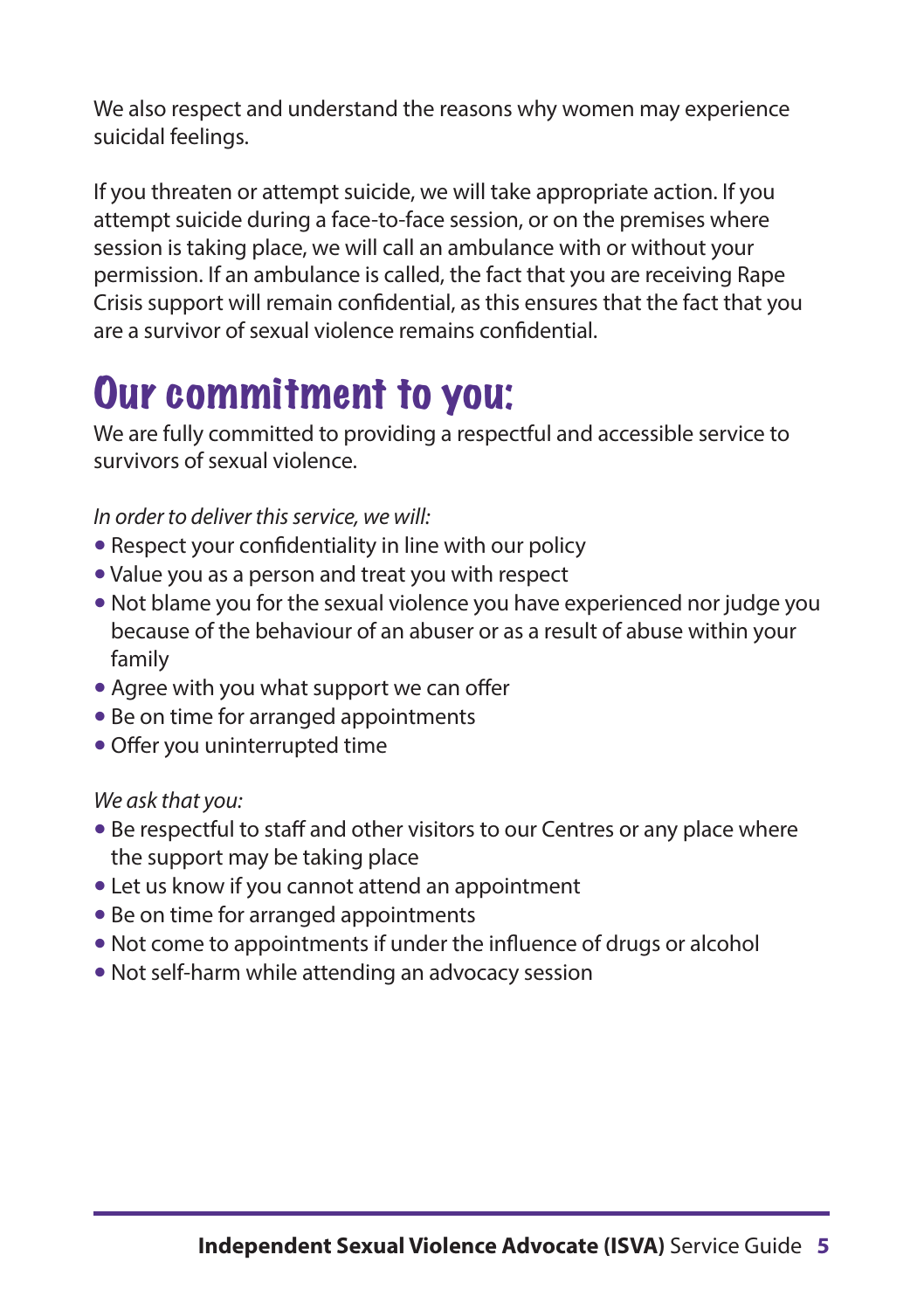# Challenging behaviour

- We understand the reasons why some survivors of violence and abuse may present with challenging behaviour. At the same time we have a responsibility to ensure the safety of staff, volunteers and other service users, and to maintain appropriate boundaries within support work.
- If your behaviour is unacceptable, we will tell you why, and also tell you what we feel you need to do to make your behaviour acceptable. Wherever possible we will respond to your needs and feelings, and will do what we reasonably can to be able to continue to offer you support.
- If your behaviour continues to be unacceptable we may withdraw the advocacy service. Again we will tell you what you need to do to make your behaviour acceptable, and a further appointment for support will be offered as appropriate.
- 5 If your behaviour leads us to decide that we can no longer offer you a service, if you so wish we will work with you to do what we reasonably can to identify an alternative source of support.

# Frequently asked questions

#### **Can I access the Advocacy Service if I am already engaged with another agency?**

If you feel that we are the right service to offer you support you can access our Advocacy Service regardless of whether you are engaged in other services. If we are not the right service for you we will try to find one that is.

#### **If my case is being handled by another police force, can CAPRCP still help me?**

If a police force, other than Cambridgeshire Constabulary is handling your case, provided that you live in Cambridgeshire or Peterborough and you feel that you need support, you can still access our service. We may, however, be unable to accompany you to court as the case will be tried in the area where the relevant police force is located. We can refer you to an ISVA service in that area, if there is one available and if they have capacity, for support at trial.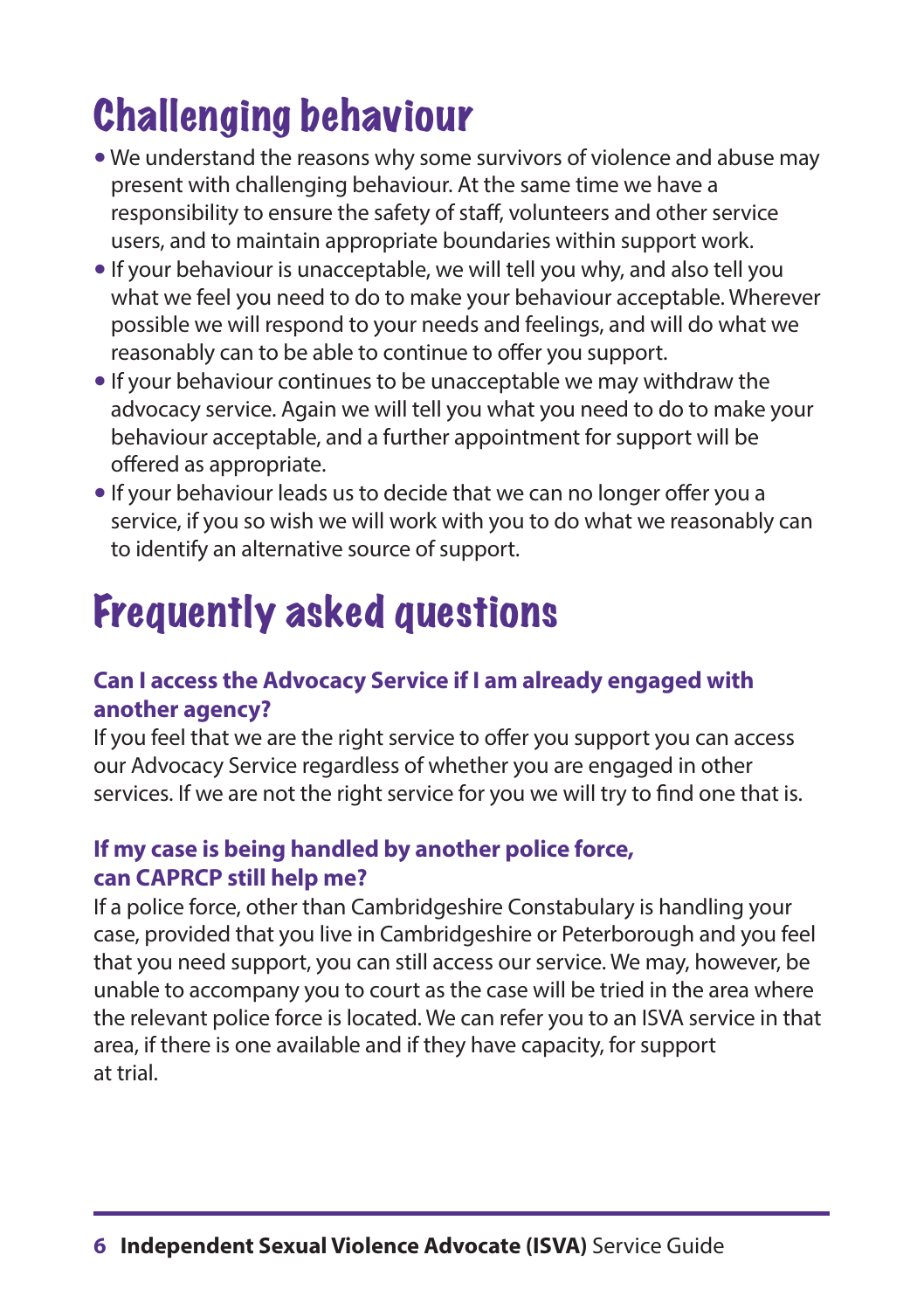#### **Who do the ISVAs work with?**

Our ISVA and ChISVA service supports anyone who lives in Cambridgeshire and Peterborough and has experienced sexual violence, irrespective of age, gender, background, or how long ago the offence happened.

#### **What is the difference between an ISVA and a ChISVA?**

An ISVA works with adult survivors, so anyone aged 19 and over. A ChISVA works with anyone aged 18 and under, as well as their families if appropriate.

#### **How do I stay in touch with my ISVA?**

When you are assigned to an ISVA, they will give you their contact number and email address, so you can keep in touch by text, phone and email, whichever you prefer. Your ISVA will also arrange face-to-face meetings at safe times and locations that are convenient for you.

#### **What kind of support can I get from my ISVA?**

It varies according to your needs. ISVAs can help with:

- providing impartial information and advice to those considering reporting sexual offences
- understanding the criminal justice process and supporting people from report to court as well as in the months following a trial
- liaising with the police, if you have reported the crime
- 5 providing emotional support
- supporting your welfare and safety through a process of risk assessment and safety planning
- advocating on your behalf to enable you to exert some influence on processes that concern you
- providing practical help with issues such as housing and benefits
- putting you in touch with other services that may benefit you, such as specialist counselling or domestic violence support
- referring to agencies who can help you with specialist needs, such as counselling, sexual health, mental health, substance misuse and housing
- assisting you to apply for criminal injuries compensation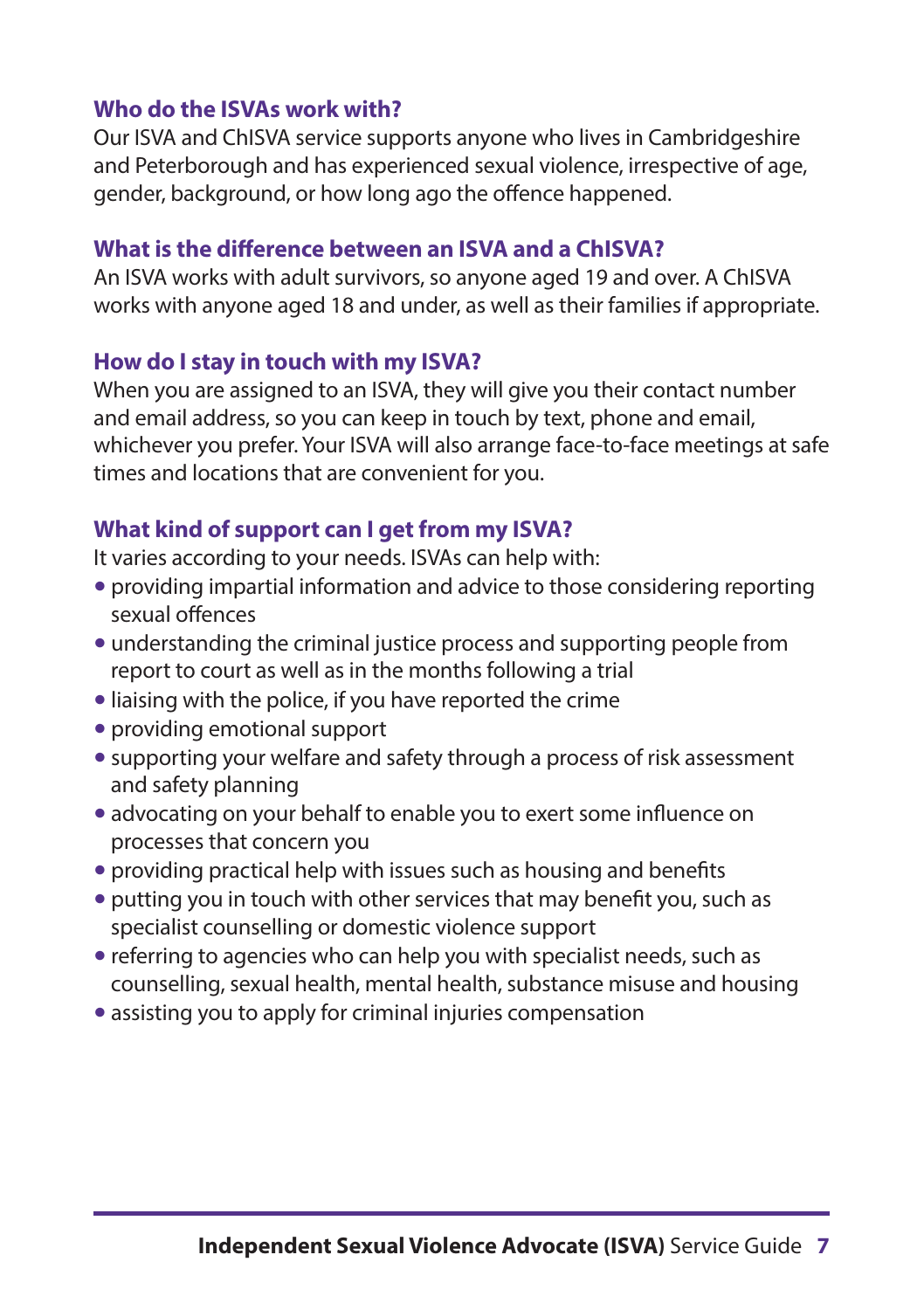#### **How do I get referred?**

You can refer yourself for support from an ISVA or ChISVA by going to the Cambridge & Peterborough Rape Crisis Partnership website and filling in the online referral form: www.caprcp.org.uk. You will also be given the option to access the ISVA service if you report a sexual offence to the police or attend a Sexual Assault Referral Centre (SARC) for a forensic medical examination.

#### **Do the ISVAs tell the police what I say?**

The ISVA and ChISVA services are confidential and entirely independent from other agencies. The only situation that may require an ISVA to share any of your information is where a child or vulnerable person may be at risk of harm. ISVAs do not share information with the police, although sometimes the police or Crown Prosecution Service may request a copy of ISVA records as part of their investigation. These will not be shared without your consent and you can discuss any concerns you have about confidentiality with your ISVA at your first meeting. Our confidentiality policy is also available on our website if you want further information.

#### **Can I meet my ISVA at the weekend?**

Our ISVAs work Monday to Friday, 9am-5pm, so they are not able to meet you in the evening or at the weekend. They can travel to meet you at a safe and convenient location and see you during the day at a time suitable for you.

#### **I'm LGBT/a man – can I have an ISVA?**

Our ISVA and ChISVA service supports anyone who lives in Cambridgeshire and Peterborough and has experienced sexual violence, irrespective of age, gender, background, or how long ago the offence happened.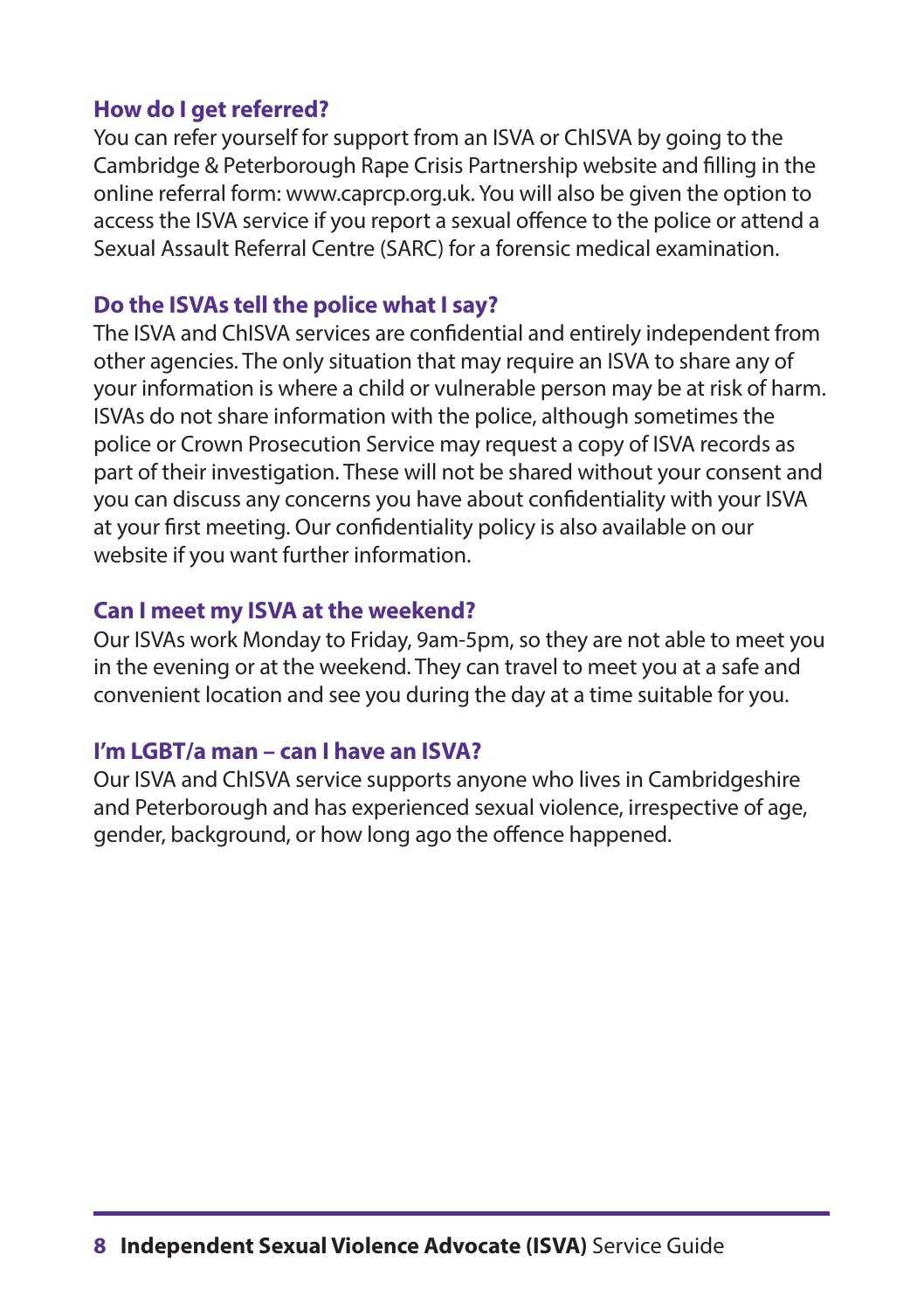### Contact us

We accept self-referral, professional and third-party referrals and you can find our referral forms by going to:

#### **www.caprcp.org.uk**

Or contact us on: **01733 225937** Our normal office hours are: 9am - 5pm, Monday to Friday.

Please contact us if you would like the information in this leaflet in another language, or in large print or Braille.

#### **Funding**

This service has been made possible with funding from:



Cambridge Rape Crisis Centre and Peterborough Rape Crisis Care Group are members of Rape Crisis England and Wales and adhere to Rape Crisis National Service Standards.